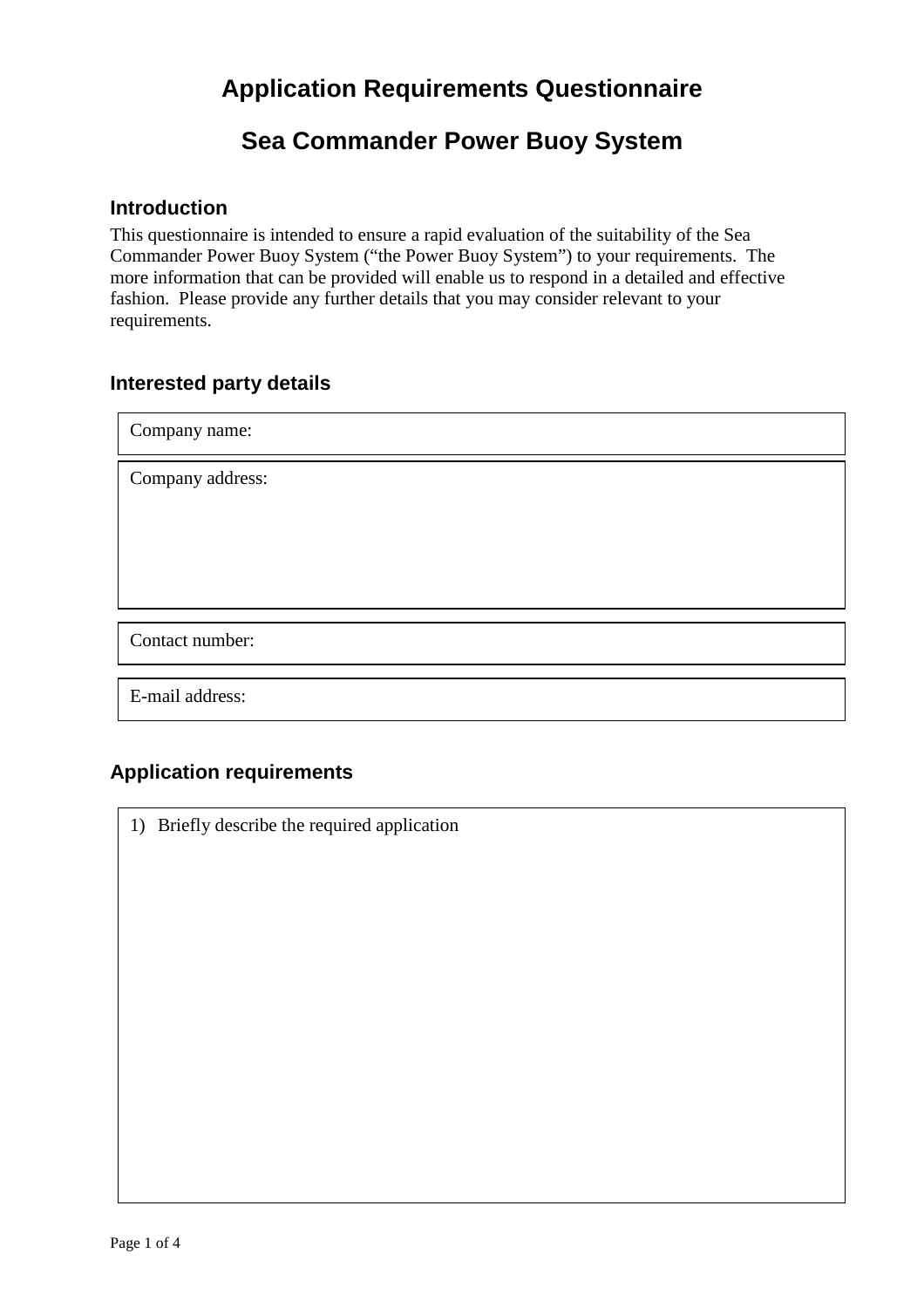# **Sea Commander Power Buoy System**

2) What is location and water depth?

3) What is tide range and surge?

4) What are environmental criteria?

- i. Wave height (max)
- ii. Wave period
- iii. Wind speed
- iv. Current speed
- v. Any unusual environmental conditions (e.g. icing)?

5) What are the soil conditions?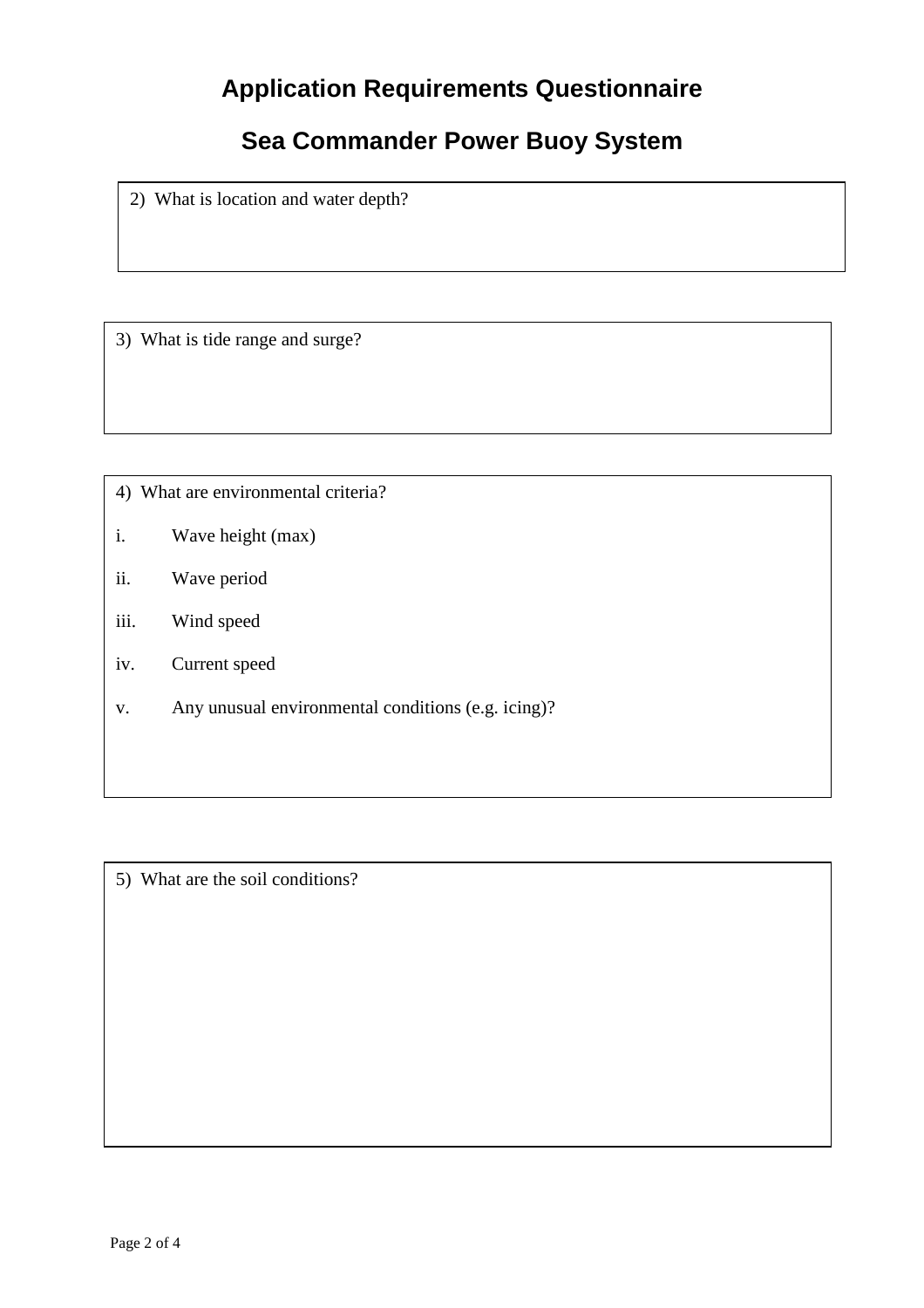## **Sea Commander Power Buoy System**

6) The Power Buoy System can be configured for the power and control of 8 subsea located Electric Submersible Pumps ("ESPs"). Will any further equipment be required (e.g. control systems)? If so what are size envelopes and weights?

7) What is the distance to the Host Platform and/or Associated Production Facility?

8) What are the power requirements? Please specify power, voltage, drawdown requirements etc. (Please note the Power Buoy System is currently configured to provide a maximum of 4.1 Megawatts continuous power).

9) How is it envisaged that the facility will be serviced?